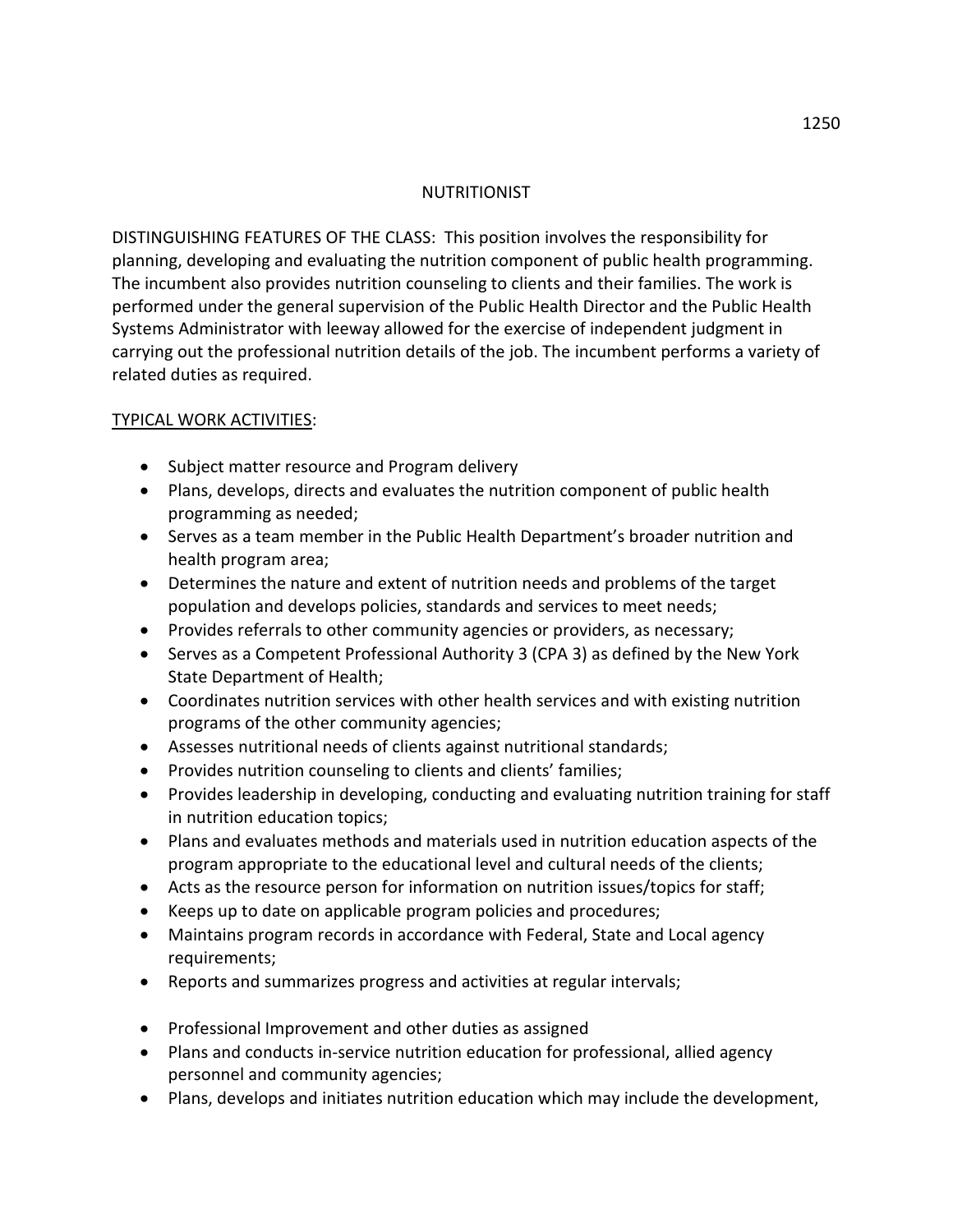review, and distribution of nutrition education materials;

- Participates in required orientation programs;
- Completes and required program trainings;
- Jointly develops and pursues a professional improvement plan, in cooperation with the supervisor, to increase competency in position responsibilities;
- Supervises field experience in nutrition for public health and community nutrition students;
- Performs a variety of related duties as required.

## FULL PERFORMANCE KNOWLEDGES, SKILLS, ABILITIES AND PERSONAL CHARACTERISTICS:

Thorough knowledge of the principles and practices of nutrition and diet therapy; thorough knowledge of the relationship of nutrient intake to health and to restorative and rehabilitative treatment; thorough knowledge of how various disease states and medical regimens alter nutrient needs; good knowledge of the processes involved in menu planning, marketing and food preparation, along with the ability to advise on organizing and directing these processes effectively, efficiently and economically; ability to establish and maintain effective working relationships with clients and staff; ability to understand and follow complex oral and written instructions; ability to speak clearly and effectively to both individuals and groups; ability to use computer applications or other automated systems such as spreadsheets, word processing and other database software in performing work assignments; must be able to work evening, early morning/or weekend hours.

## MINIMUM QUALIFICATIONS:

(A)Graduation from a regionally accredited or New York State registered college or university with a Master's degree in Nutrition or closely related field and two (2) years of experience working in community nutrition programs and/or with limited resource audiences; OR

(B) Graduation from a regionally accredited or New York State registered college or university with a Bachelor's degree in Nutrition or closely related field and four (4) years of experience as defined by the limits of (A) above; OR

(C) Graduation from a regionally accredited or NYS registered college or university with a bachelor's degree in Nutrition or closely related field and two (2) years' experience as defined by the limits of (A) above AND be a Certified Lactation Counselor (CLC) or International Board Certified Lactation Consultant (IBCLC).

SPECIAL REQUIREMENTS:(At the time of appointment)

(A)Must be a registered Dietician by the Academy of Nutrition and Dietetics and maintain such license throughout the duration of employment; AND

(B) Must possess a valid driver's license to operate a motor vehicle and must maintain such license throughout the duration of employment.